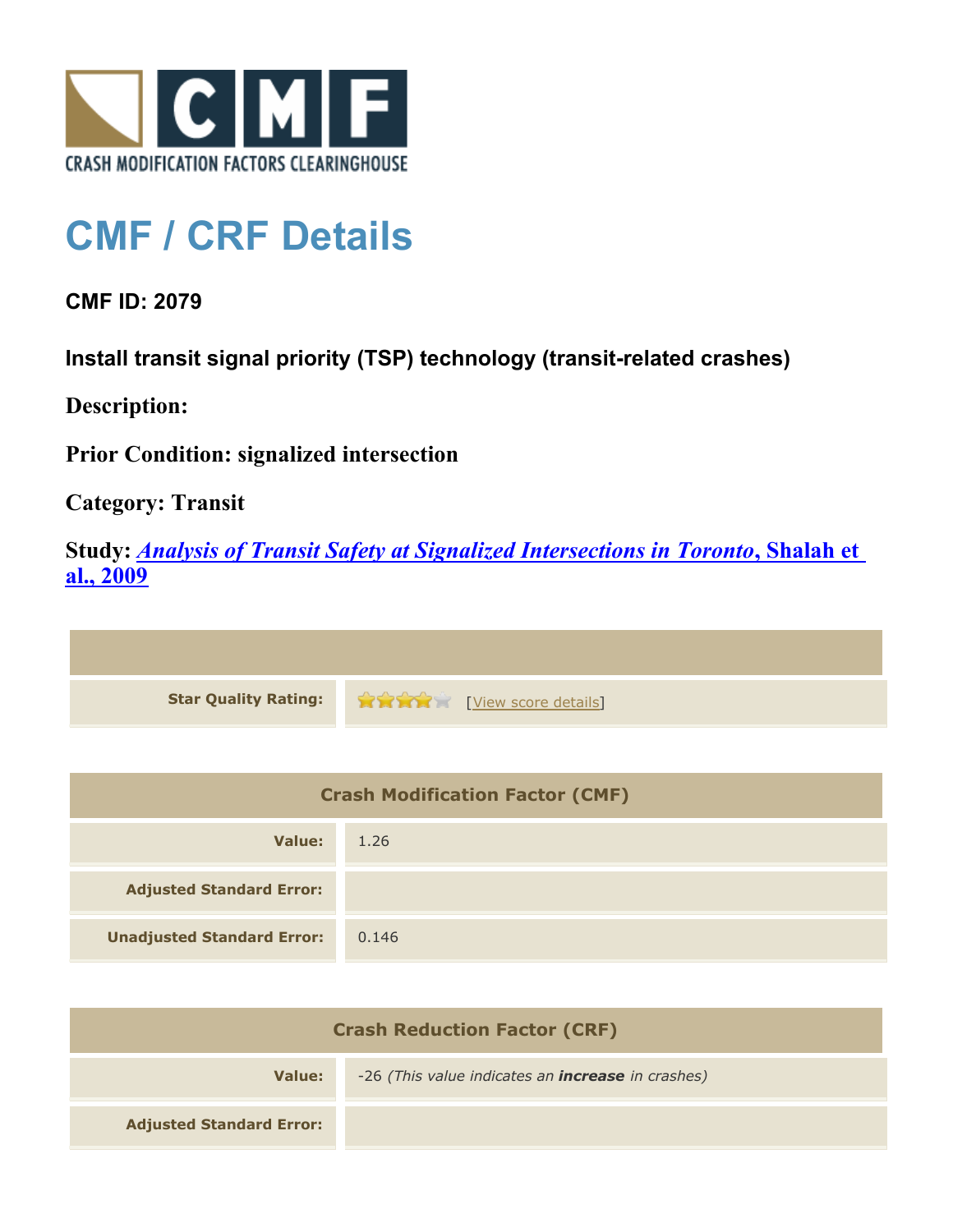| <b>Applicability</b>       |               |
|----------------------------|---------------|
| <b>Crash Type:</b>         | All           |
| <b>Crash Severity:</b>     | All           |
| <b>Roadway Types:</b>      | Not Specified |
| <b>Number of Lanes:</b>    |               |
| <b>Road Division Type:</b> |               |
| <b>Speed Limit:</b>        |               |
| <b>Area Type:</b>          | Urban         |
| <b>Traffic Volume:</b>     |               |
| <b>Time of Day:</b>        | All           |
|                            |               |

## *If countermeasure is intersection-based*

| <b>Intersection Type:</b>         | Roadway/roadway (not interchange related)         |
|-----------------------------------|---------------------------------------------------|
| <b>Intersection Geometry:</b>     |                                                   |
| <b>Traffic Control:</b>           | Signalized                                        |
| <b>Major Road Traffic Volume:</b> | 3556 to 50877 Annual Average Daily Traffic (AADT) |
| <b>Minor Road Traffic Volume:</b> |                                                   |

| <b>Development Details</b>      |                         |
|---------------------------------|-------------------------|
| <b>Date Range of Data Used:</b> | 1999 to 2003            |
| <b>Municipality:</b>            | City of Toronto, Canada |
| State:                          |                         |